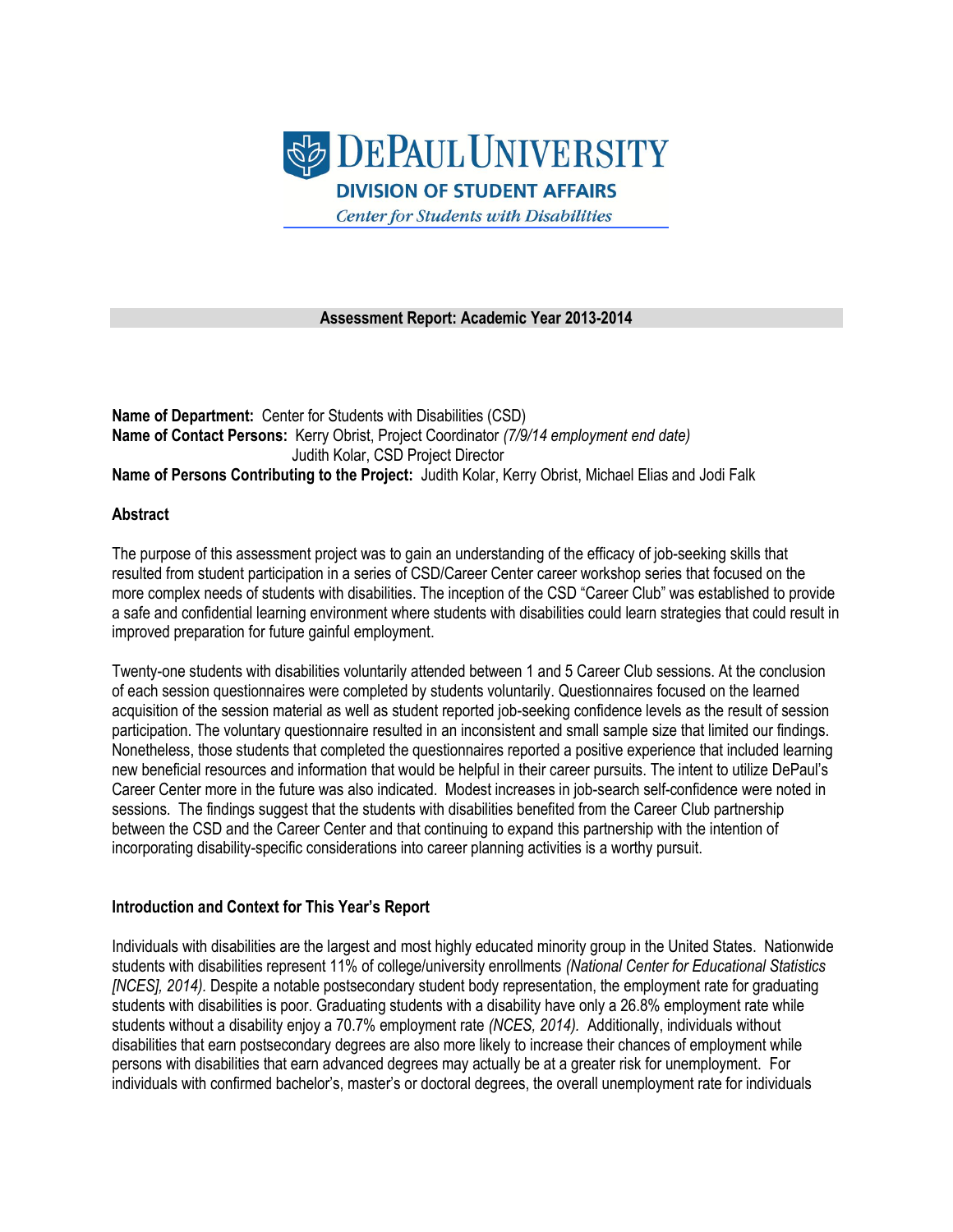with disabilities is 8.5% while the unemployment rate for their nondisabled peers with the same postsecondary degrees is 3.5% *(U.S. Department of Labor, Office of Disability Employment, 2014).*

Regardless of education level, the 20-24 years of age group continues to experience employment disparity. Individuals in this age group without disabilities experience only a 12.4% unemployment rate while individuals with disabilities have a 27.9% unemployment rate. 34% of Individuals with disabilities are only able to secure part-time employment as compared to 19% of their counterparts *(The U.S. Department of Labor, Office of Disability Employment, 2014).*

Roessler, Hennessey and Rumrill (2007) suggest that student self-confidence and career optimism may increase the likelihood of employment. Career optimism can be defined as "a student's self-confidence regarding his or her ability to choose, maintain, and advance in an appropriate career." Career optimism may therefore be highly dependent on the perceived severity of one's own disability *(Hennessey, Rumrill, Fitzgerald and Roessler, 2008)*. 80% of collegeeducated individuals with disabilities perceive their own disability as the most significant barrier to gainful employment *(U.S. Bureau of Labor Statistics, 2012).*Other factors influencing career optimism include inadequate career planning and preparation, limited self-advocacy skills, reduced job opportunities due to the struggling economy and employers misperceptions of employees with disabilities in the workplace *(John J.Heldrich Center for Workforce Development and the Kessler Foundation, 2012).*

In an effort to improve future gainful employment, CSD developed and implemented *Springboard to Success* in the fall of 2013. The primary objective of *Springboard to Success* was to provide those students with disabilities jobrelated skill development opportunities specific to their needs. Program components of *Springboard to Success* included job-related skill development workshops for students with disabilities, in-service training for DePaul Career Center staff and supportive employment seminars for local business and employers. The 2013-2014 inception of *Springboard to Success* was supported through a private corporate grant. This grant has been renewed for the 2014-2015 academic year.

This assessment project focuses on the student learning component of *Springboard to Success*, the Career Club. The primary objective of the Career Club is to provide students with disabilities job-related skill development opportunities specific to their needs.

CSD's suppositions prior to this assessment project included:

- Students with disabilities do not effectively utilize DePaul Career Center resources;
- Students are not comfortable disclosing their disability to professionals
- Students with disabilities have not prepared a resume
- Students with disabilities are not confident about their career/employment options.

The CSD learning outcomes for this project include:

- 1) Students that participate in the Career Club will report that they write and/or revise their resumes based on knowledge obtained from Career Club activities.
- 2) Students that participate in the Career Club will report increased utilization of DePaul University Career Center resources.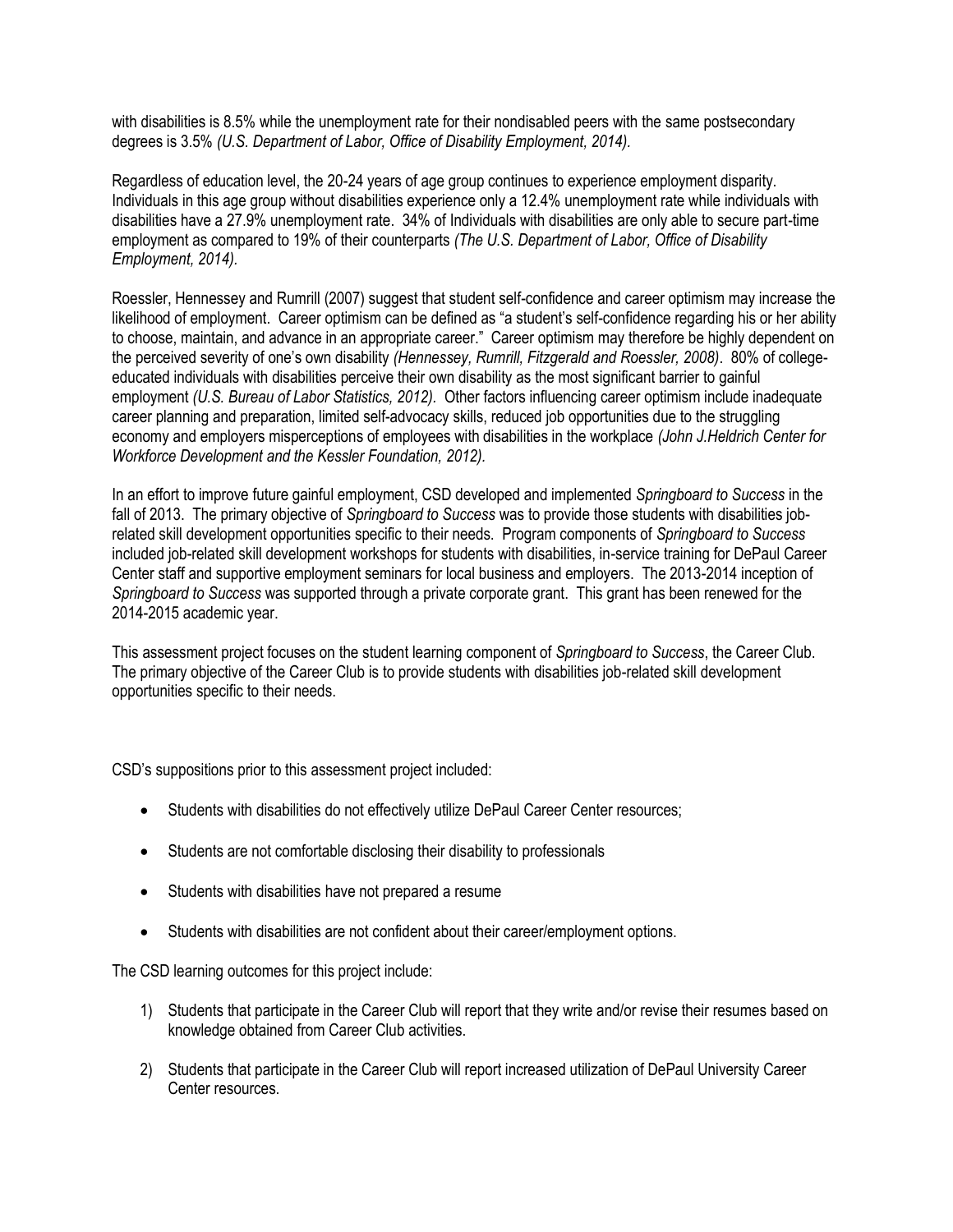3) Students that participate in the Career Club will report increased self-confidence in their job seeking skills.

The learning outcomes for this project are linked to the following CSD learning outcomes:

- 1) Students who participate in CSD programs will develop competencies in effective communication, critical thinking and wellness skills to foster academic and personal success during DePaul and afterwards.
- 2) Students who participate in CSD programs will develop self-awareness and understanding of personal strengths and challenges to become effective self-advocates and assume their individual responsibilities in actively pursuing their roles in the academic community.
- 3) Students who participate in CSD programs will effectively manage personal and learning challenges to successfully interact in academic, professional and social environments and as future contributing members of society.

The learning outcomes for this project also correspond to the following Student Affairs divisional learning outcomes:

- 2) Students who participate in Student Affairs programs and activities will acquire and use intellectual and practical skills that will enable them to live productive and healthy lives during and after DePaul.
- 3) Students who participate in Student Affairs programs and activities will be able to achieve their personal and academic goals while at DePaul through the acquisition of academic and cognitive skills.
- 6) Students who participate in Student Affairs programs and activities will develop a strong sense of personal identity and form mature, respectful relationships with others.

# **Methodology**

A Career Club for students with disabilities was established to address the CSD learning goals of this project. The purpose of the Career Club was to provide a safe and confidential environment where students with disabilities could explore their own professional needs while at the same time learn critical general career seeking skill sets. Career Club meetings were co-facilitated by the CSD Project Coordinator, Kerry Obrist, and DePaul Career Center Assistant Director and CSD Student Advisor Liaison, Michael Elias.

Participation in the Career Club was voluntary. The Club was open to any DePaul University student with a selfidentified disability. Prior registration was not solicited. Students were not required to provide any identifying information in order to participate. Specific identifying information about individual participants was intentionally not collected to put students at ease regarding disability disclosure issues. Completed evaluation forms, email correspondence and other electronic documents related to the project were kept confidential.

Five, 1.5 hour Career Club meetings were conducted every other week at both the Lincoln Park and Loop campuses. Students could choose to attend one, some or all sessions. Posters and announcements that included information about meeting topics were distributed throughout the Student Centers at Lincoln Park and Loop campuses. Announcements of workshops were also emailed to all enrolled CSD students. In all, 37 students indicated interest in attending the Career Club. Only 21 (57%) actually attended. Students that did not attend reported that the scheduled meeting times for the Career Club conflicted with their schedules.

Program topics included: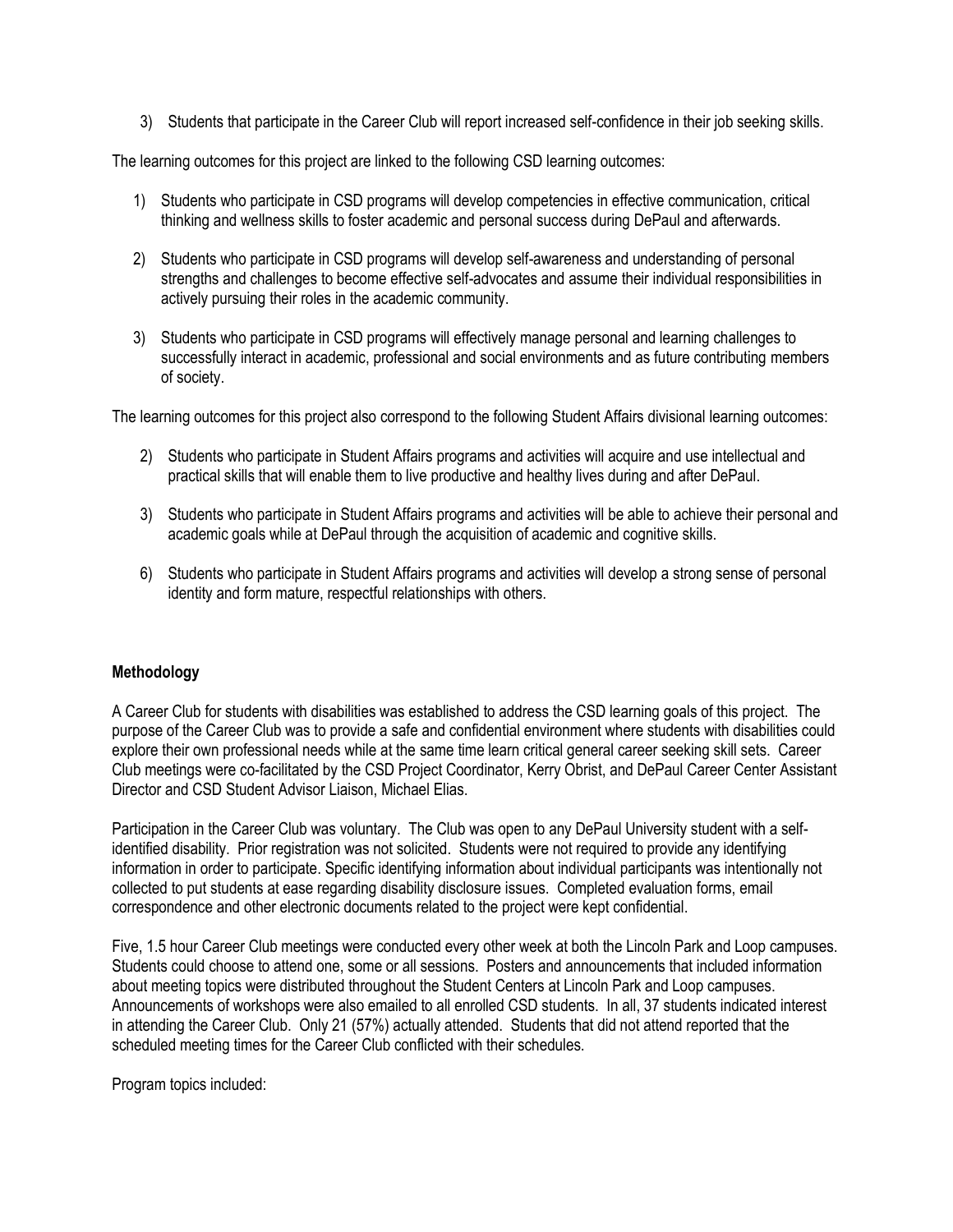| Session 1: | Introduction to the Career Club/policies and expectations |
|------------|-----------------------------------------------------------|
|            | Overview of DePaul Career Center programs and services    |
| Session 2: | Resumes                                                   |
|            | 30-second elevator pitch                                  |
| Session 3: | Effective verbal and nonverbal communication skills       |
|            | Networking                                                |
| Session 4: | Disclosing a disability to employers                      |
| Session 5: | Interviewing                                              |
|            | Self-advocacy                                             |

The Career Club Coordinator and the Career Center Assistant Director co-presented and co-facilitated all sessions. Sessions included presentations, facilitated discussions, group activities, and follow-up resources. All information was presented affirmatively. Co-facilitators paced the sessions based on the needs of the students.

Voluntary completion of a questionnaire was administered at the end of each meeting. The intent of the questionnaire was to gather student perceptions and opinions specific to the agenda of each meeting as well as to gauge student learning of the concepts presented.

### **Findings/Results and Discussion**

Overall, 21 students participated in the *Springboard to Success* Career Club. Participants represented 3% of the 805 actively enrolled CSD students. 52% were female ( $N = 11$ ); 48% male ( $N = 10$ ). The majority of participants were seniors (48%), followed by juniors (24%), graduate students (19%), and sophomores (9%). Participant ages ranged from 20-50 years, with an average of 28. Student participants represented 11 majors, including Sociology, Business, SNL, Computing, Music, History, Education, Art, Communications, Psychology, and Counseling.

The project team initially planned to use a pre/post questionnaire that could be voluntarily completed by students at the conclusion of Sessions 1 and 5. However, the conclusion of Session 1 revealed that only 5 of the 11 attending students (45%) voluntarily completed the questionnaire. Of those 5 students, only 2 (18%) voluntarily completed a questionnaire for at least one other session. The project team determined that the information garnered from only two students would reveal minimal useful information. Therefore, a revised post-questionnaire was administered after Session 5 in hopes of gathering more useful information from all participants. Of the 21 students that attended at least one Career Club session, 38% responded to the final evaluation request.

Questionnaires specific to Sessions 1-5 attempted to assess student perception of learning and the helpfulness of the covered topic. Questionnaire response rates by session were: Session 1 = 45%; Session 2 = 85%; Session 3 = 67%; Session 4 = 100%; and Session 5 = 100%. One non-registered CSD student attended Session 3 on the Loop campus. This student, however, chose not to complete the session evaluation form, nor did this student return to subsequent meetings.

Student attendance fluctuated from meeting to meeting; however, there was a discernable decline in attendance noted for Session 3. This is likely attributable to Career Club meetings that conflicted with mid-term examinations.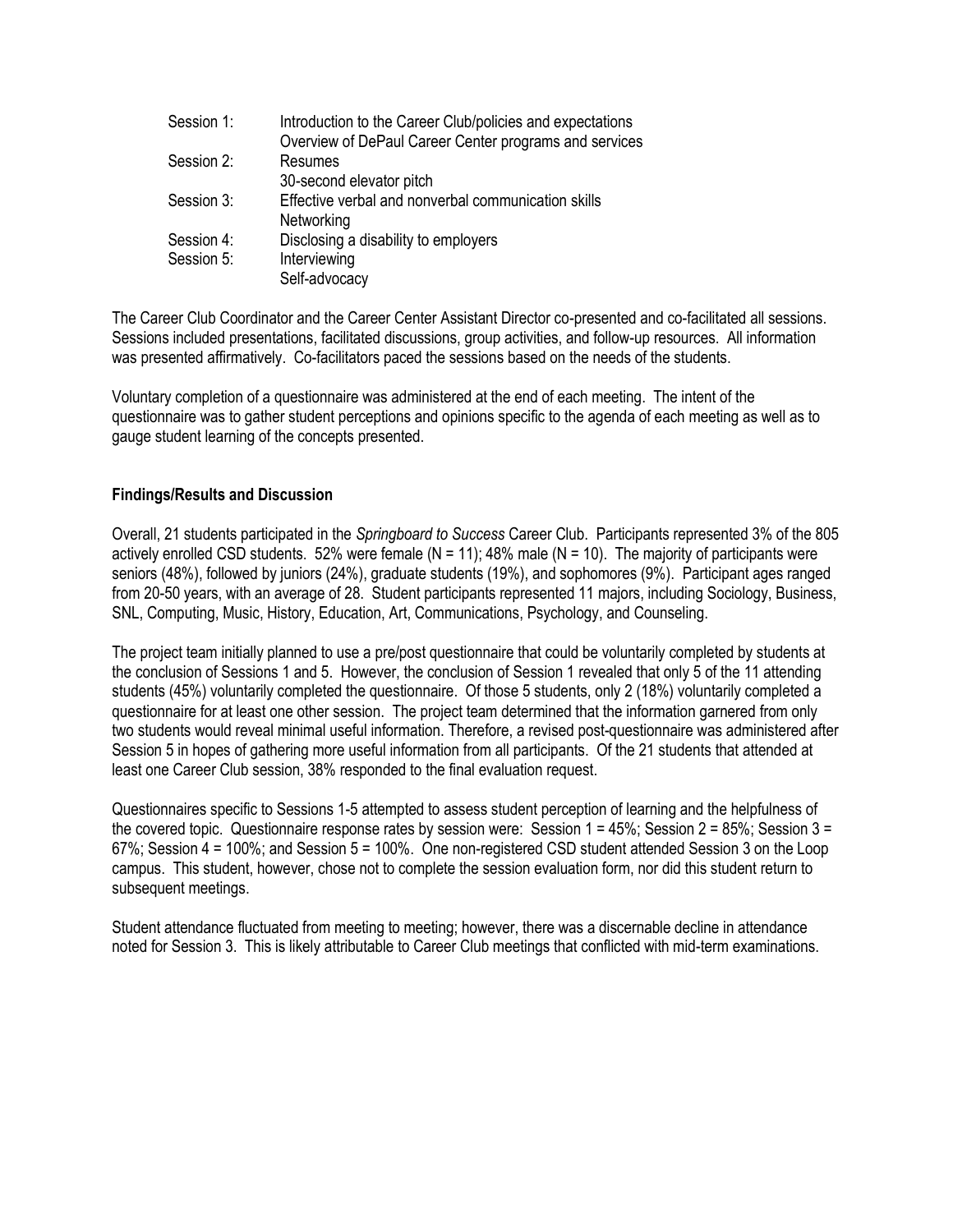

The following information is derived from the individual session questionnaires. Due to the small sample size and fluctuating student attendance, only minimal confidence can be given to the results obtained.

## Learning Outcome 1

Students that participate in the Career Club will report that they write and/or revise their resumes based on knowledge obtained from Career Club activities.

- Do you have a resume? (PPPQ Q1)  $N = 5$  of 11, Yes = 100%
- How prepared do you feel after today's session to write your resume? (Session  $2 Q1$ ) N = 11 of 13, Very Prepared/Extremely Prepared = 64%
- $\bullet$  Did you have a resume before attending the Career Club? (PQ Q6) \*N = 7 of 21, Yes = 100%
- Do you plan to write a resume based on what you learned in the Career Club? (PQ Q7) \*N = 7 of 21, Yes =  $43\%$ ; No =  $57\%$
- $\bullet$  Did you revise your resume based on what you learned in the Career Club? (PQ Q8) \*N = 7 of 21, Yes  $= 43\%$ ; No = 57%
- $\bullet$  Will you revise your resume based on what you learned in the Career Club? (PQ Q9) \*N = 7 of 21, Yes  $= 57$ ; No = 43%

# Learning Outcome 2

Students participating in the Career Club will report increased utilization of the DePaul University Career Center resources.

- How many Career Center workshops have you attended? (PPPQ Q2)  $N = 5$  of 11, \*\*Average = 2.8 (without outlier Average = 0.8)
- How many one-on-one Career Center Advisor appointments have you had? (PPPQ  $Q3$ ) N = 5 of 11, \*\*Average =  $2.8$  (without outlier Average =  $0.8$ )
- How many times did you visit the Career Center prior to your involvement with the Career Club? (PQ  $Q1$ ) N = 8 of 21, \*\*Average = 2.9 (without outlier Average = 1.9)
- How many Career Center workshops did you attend prior to the Career Club? (PQ Q2)  $N = 8$  of 21, \*\*Average =  $1.9$  (without outlier Average =  $0.14$ )
- $\bullet$  How many times did you visit the Career Center during your involvement with the Career Club? N = 8 of 21, \*\*Average = 1 (without outlier Average = 0.43)
- How likely are you to take advantage of Career Center programs and services in the future?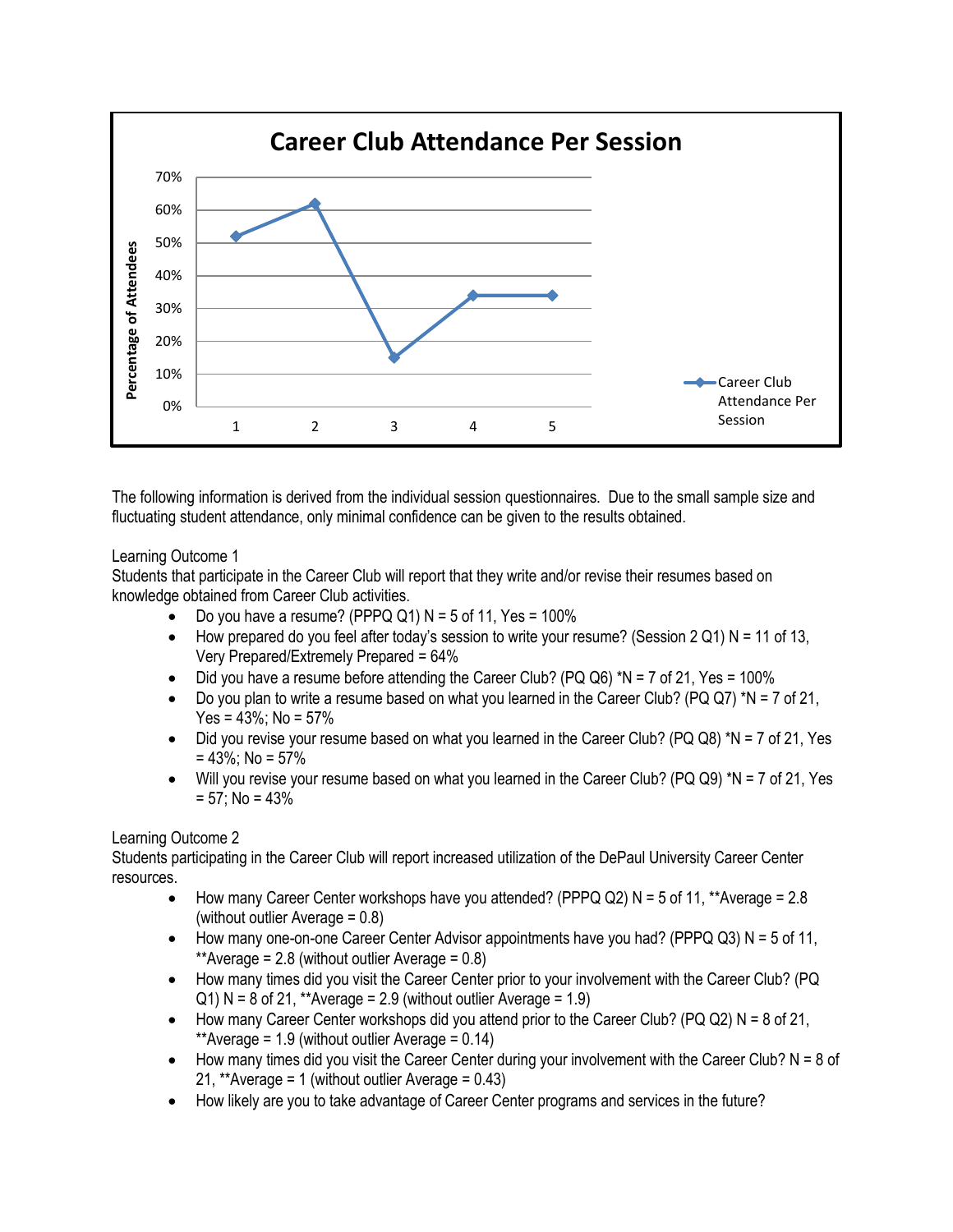(Session 2 Q4) N = 11 of 13, Very Likely/Extremely Likely = 91% (Session  $3$  Q4) N = 2 of  $3$ , Very Likely/Extremely Likely =  $100\%$ (Session 4 Q6)  $N = 6$  of 7, Very Likely/Extremely Likely = 83% (Session  $5 Q7$ ) N = 7 of 7, Very Likely/Extremely Likely =  $86\%$  $( PQ \ Q5)$  N = 8 of 21, Very Likely/Extremely Likely = 88%

Learning Outcome 3

Students participating in the Career Club will report increased self-confidence in their job seeking skills.

- How confident are you in your interpersonal and networking skills to conduct a successful job or internship search? (PPPQ Q7) N = 5 of 11, Very Confident/Extremely Confident =  $40\%$
- How confident are you today about finding the job you want after graduation? (PPPQ Q8)  $N = 5$  of 11, Very Confident/Extremely Confident =  $0\%$ (Session 2 Q5) N = 11 of 13, Very Confident/Extremely Confident = 27% (Session  $3$  Q5) N = 2 of 3, Very Confident/Extremely Confident =  $50\%$ (Session 4 Q7)  $N = 6$  of 7, Very Confident/Extremely Confident =  $34\%$ (Session 5 Q8) N = 7 of 7, Very Confident/Extremely Confident = 57%
- $\bullet$  Before attending the Career Club, how confident were you about your job seeking skills? (PQ Q10) N = 7 of 21, Very Confident/Extremely Confident = 14%
- After attending the Career Club, how confident are you now about your job seeking skills? (PQ Q11) N = 7 of 21, Very Confident/Extremely Confident = 43%
- Before attending the Career Club, how confident were you about finding a job after graduation? (PQ  $Q12$ ) N = 7 of 21, Very Confident/Extremely Confident = 0%
- After attending the Career Club, how confident are you about finding a job after graduation? (PQ Q13)  $N = 7$  of 21, Very Confident/Extremely Confident = 14%



\*Note one student did not respond to Questions 6-13 on the final Participant Questionnaire, therefore, results were calculated with an N of 7 instead of 8.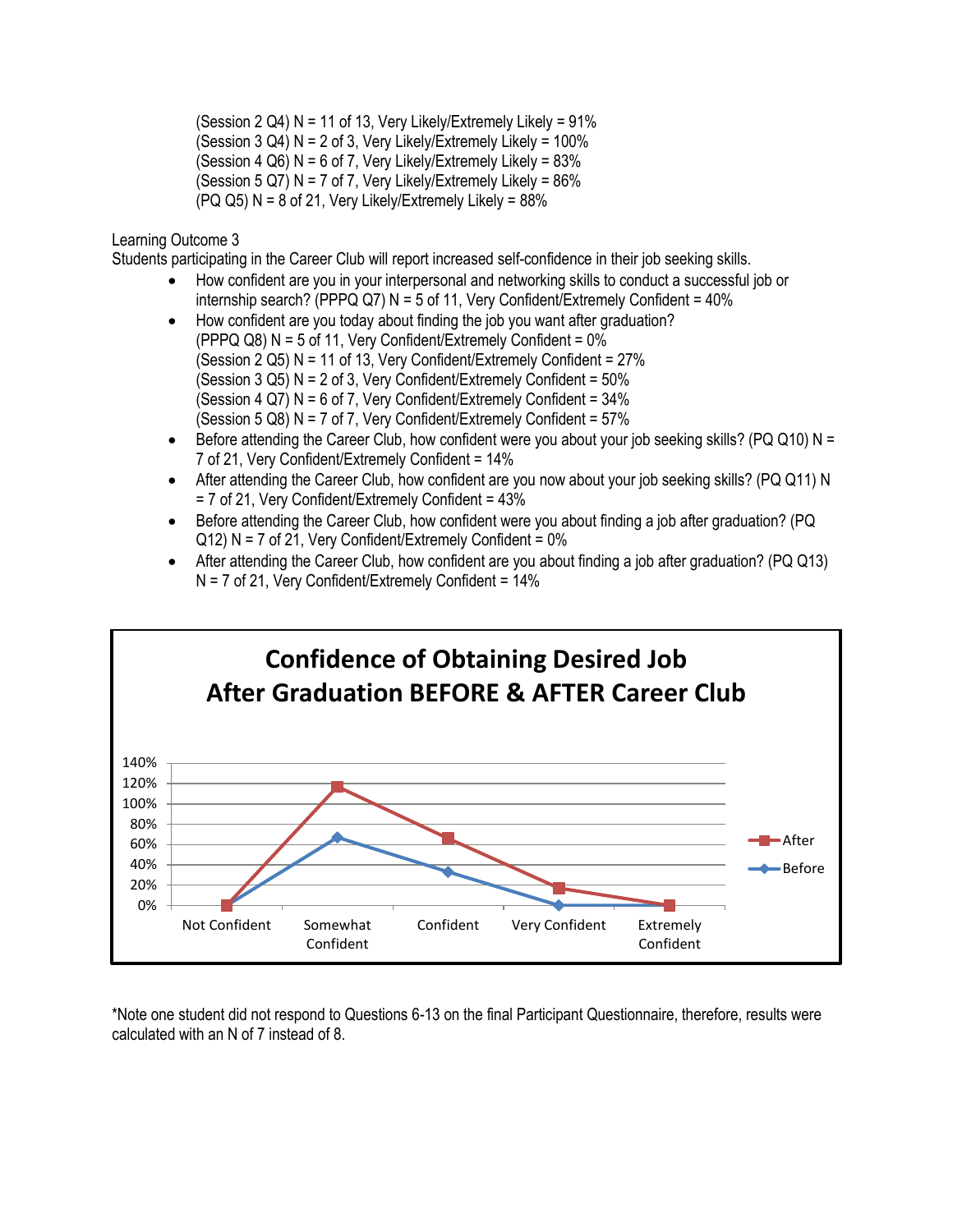\*\*Note that one student's participation in DePaul Career Center activities far exceeded peers so calculations were made with and without that individual's responses in an attempt to get more realistic results based on an average student's level of involvement.

## **Advancement Toward Learning Outcomes:**

| <b>Learning Outcome</b>                                                                                                                         | <b>Number of Students</b><br>Assessed | <b>Number of Students with</b><br><b>Acceptable or Better</b><br><b>Performance</b> |
|-------------------------------------------------------------------------------------------------------------------------------------------------|---------------------------------------|-------------------------------------------------------------------------------------|
| Students that participate in the<br>Career Club will report<br>increased utilization of DePaul<br><b>University Career Center</b><br>resources. |                                       |                                                                                     |

As noted above, overall, students reported increased knowledge about programs and services offered by DePaul's Career Center. Students also reported they plan to use offered programs and services in the future.



As noted in the Introduction, self-confidence correlates to how one perceives their own disability, a finding supported by the Session 1 pre-test where students were asked, "How often does your disability play a role in how confident you feel?" Five of the 11 respondents indicated their disability influenced their self-confidence either often or always (60%).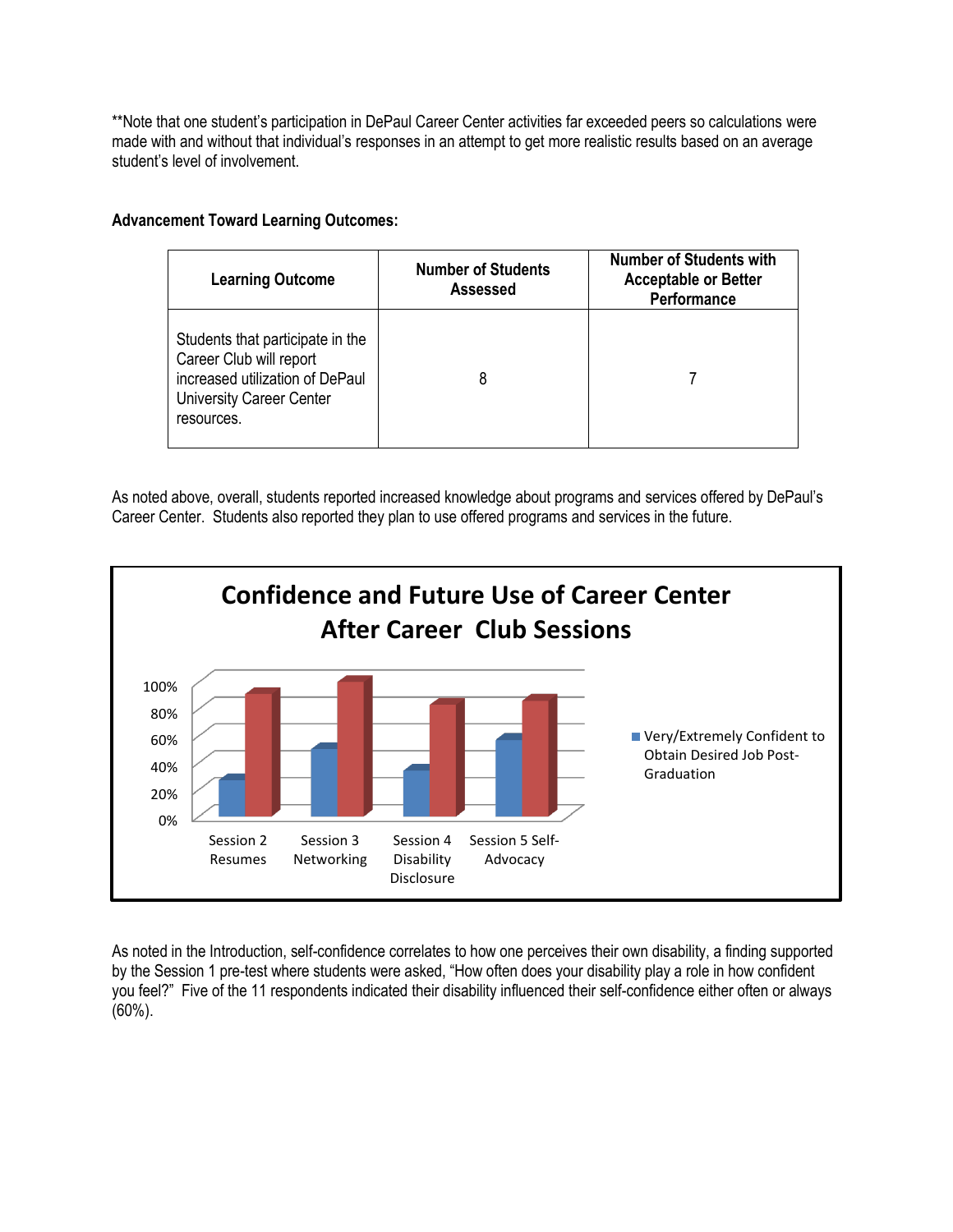



Based on responses to session questionnaires and verbal feedback received from students throughout the program period, CSD also learned which topics were of most interest to students. As noted below, students were most interested in learning more about DePaul's Career Center resources (63%) and are interested in further training through mock interviews appropriate to their chosen professions (100%).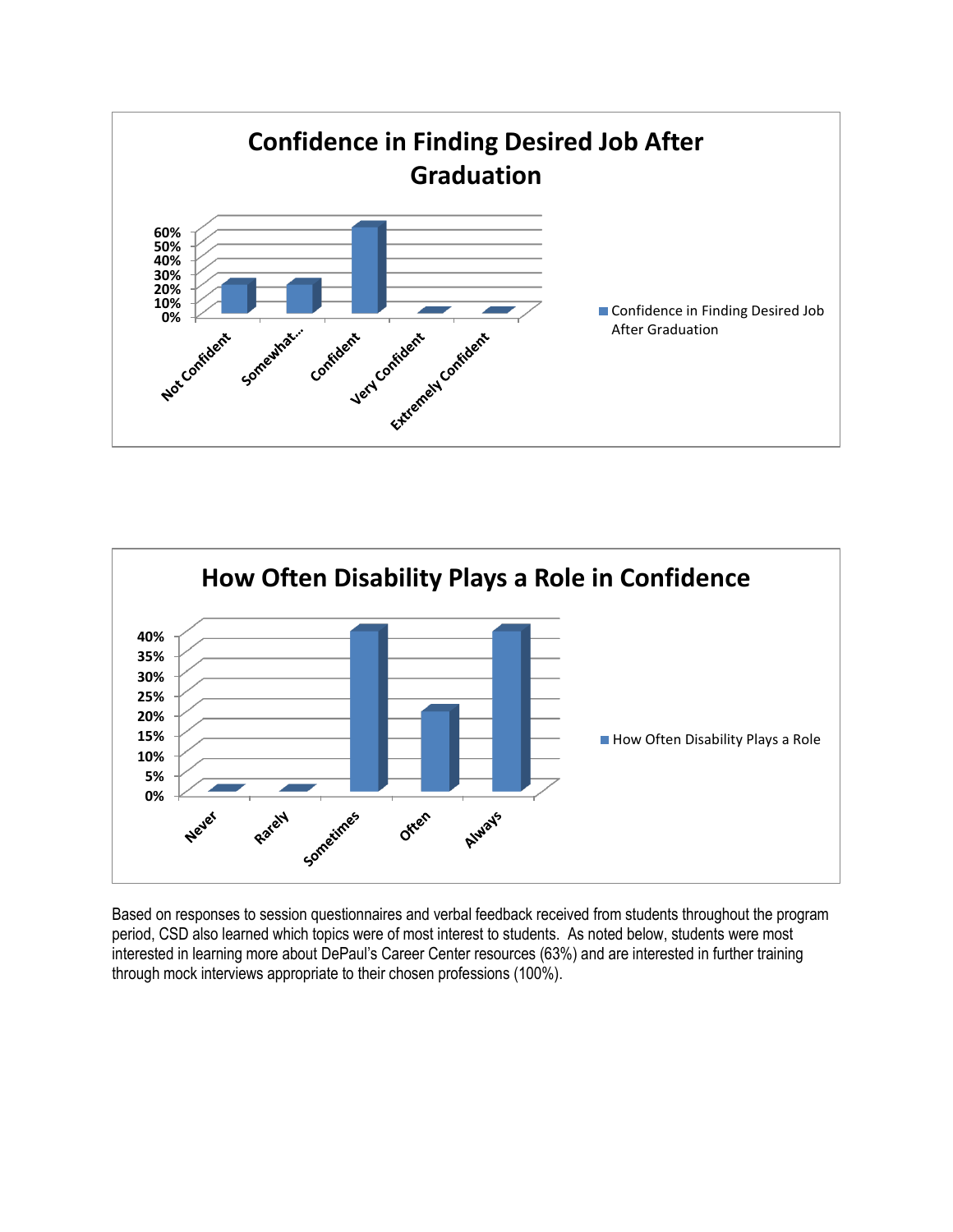

Participating students were also asked in what capacity local employers could be a resource to them in their job search. All student respondents indicated that they were interested in mock interviews and job shadowing with local employers. It is interesting to note that employers who attended other *Springboard to Success* activities were asked if they would consider participating in mock interviews and/or job shadowing opportunities for interested students. Less than half of the 23 employers who responded indicated that those activities were of interest to them.

We also learned something about our assumptions:

Our assumption that students with disabilities do not utilize Career Center programs or resources is most likely due to the expectation that they would have to disclose their disability was incorrect. Students with disabilities reported that they had already been attending Career Center programs, but to what extent is unknown since they do not always disclose their disability to the staff. We do not know how much they have participated in comparison to nondisabled peers because statistics on general Career Center student use is not available.

The Career Club co-facilitator, Michael Elias, reported anecdotally that students with disabilities were visiting the Career Center more than he has experienced in previous quarters. During the spring 2014 quarter, he alone reported working with seven students that specifically disclosed their disabilities. Mr. Elias also disclosed that he had knowledge of at least 3 other students with disabilities that met with colleagues during this same time period.

Our assumption that students with disabilities would not have a resume prepared prior to attending the Career Club was incorrect. 100% of student participants indicated they already had a resume, but as the above findings suggest, nearly half learned something new during the Career Club they were going to incorporate into their existing resumes.

Our assumption that students with disabilities that participated in Career Club would report an increase in confidence about employment options after graduation, but would start feeling more confident afterward was correct. Modest increases in student confidence were noted, but again, the sample size limits confidence in this finding.